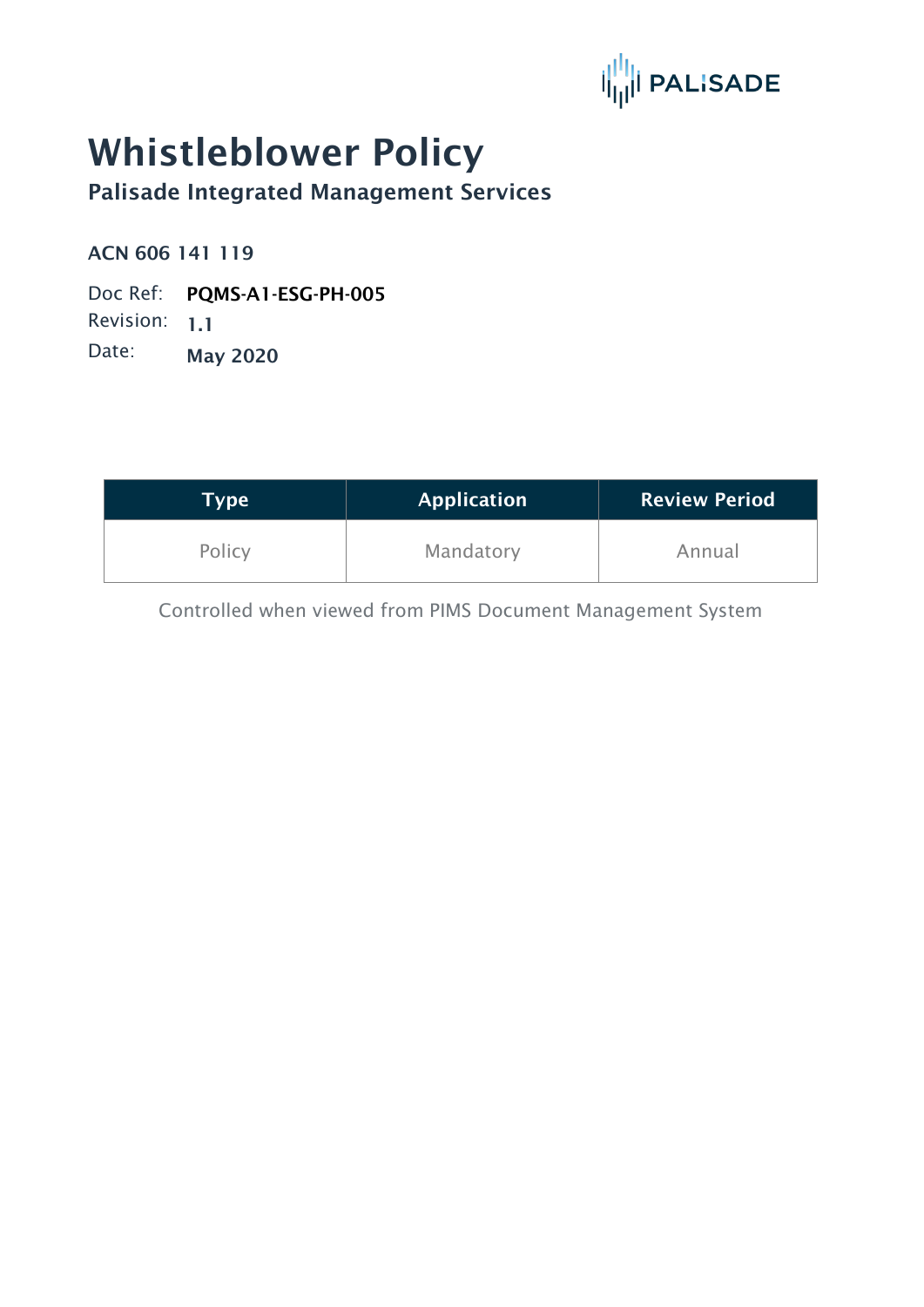# Palisade Integrated Management Services Pty Ltd

# Whistleblower Policy

### **Contents**

| $\mathbf{1}$ . | <b>DEFINITIONS</b>                      | 3 |
|----------------|-----------------------------------------|---|
| 2.             | <b>INTRODUCTION</b>                     | 4 |
| 2.1            | Palisade Integrated Management Services | 4 |
| 2.2            | Objective and Scope                     | 4 |
| 2.3            | <b>Basis of Policy</b>                  | 4 |
| 3.             | WHISTLEBLOWER NOTIFICATIONS             | 4 |
| 3.1            | Reporting                               | 4 |
| 3.2            | Confidentiality                         | 5 |
| 3.3            | Information to be Provided              | 5 |
| 3.4            | Investigations                          | 5 |
| 3.5            | Communicating with the Whistleblower    | 5 |
| $\mathbf{4}$ . | WHISTLEBLOWER PROTECTIONS               | 6 |
| 5.             | <b>TRAINING AND AWARENESS</b>           | 6 |
| 6.             | POLICY AVAILABILITY                     | 6 |
| 7.             | <b>MONITORING AND REVIEW</b>            | 6 |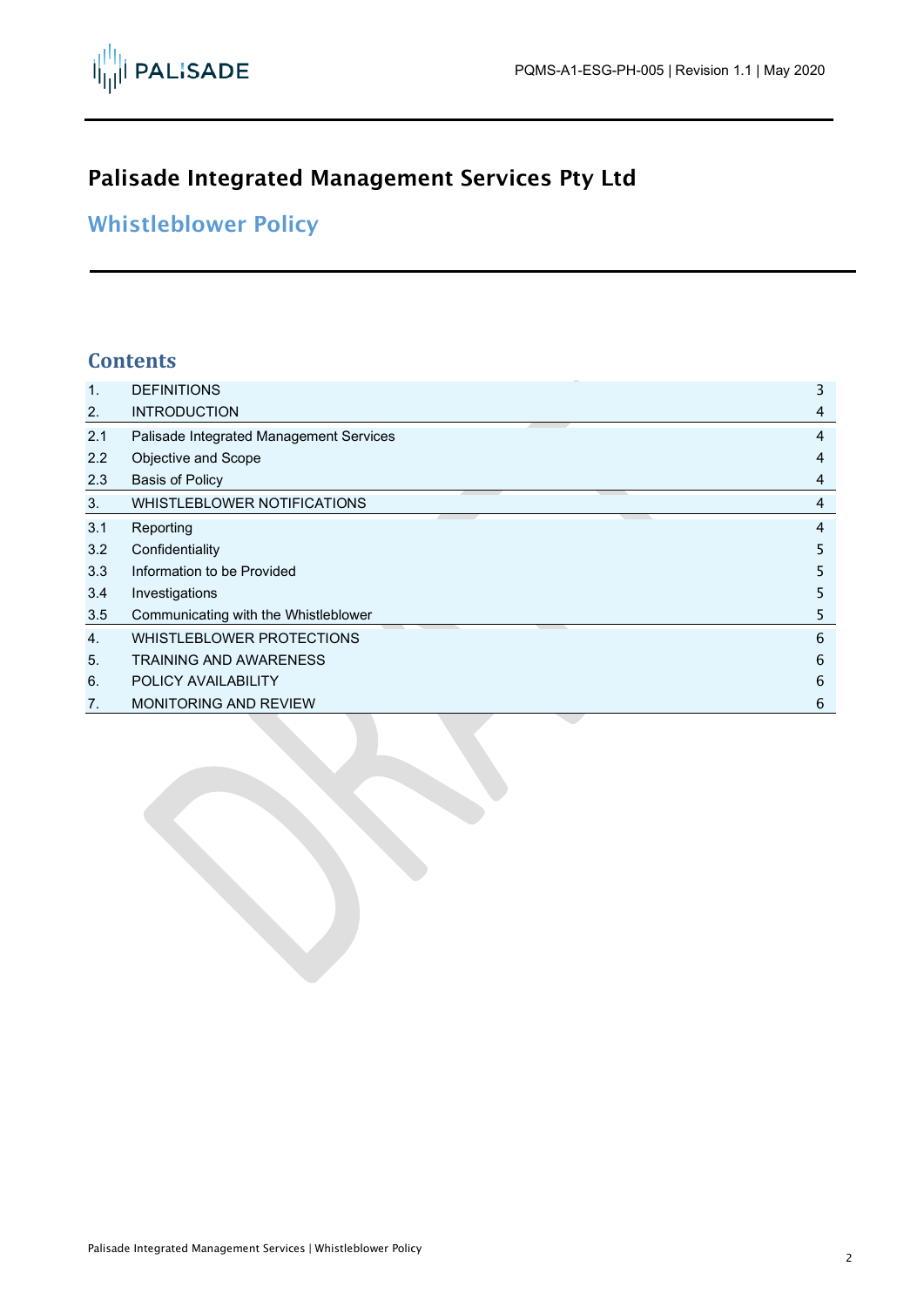

# <span id="page-2-0"></span>1. Definitions

| <b>Term</b>                   | <b>Meaning</b>                                                                                                                                                                                                                                                                                                                                                                                                                                                                                                                                                                                                                                                                                                                                                                                                                                                                                                                                                                                                                                                                                                                                                                                                                                                                                                                                                                                                                                                                                                                                                                                                                                                                                                                                                    |  |
|-------------------------------|-------------------------------------------------------------------------------------------------------------------------------------------------------------------------------------------------------------------------------------------------------------------------------------------------------------------------------------------------------------------------------------------------------------------------------------------------------------------------------------------------------------------------------------------------------------------------------------------------------------------------------------------------------------------------------------------------------------------------------------------------------------------------------------------------------------------------------------------------------------------------------------------------------------------------------------------------------------------------------------------------------------------------------------------------------------------------------------------------------------------------------------------------------------------------------------------------------------------------------------------------------------------------------------------------------------------------------------------------------------------------------------------------------------------------------------------------------------------------------------------------------------------------------------------------------------------------------------------------------------------------------------------------------------------------------------------------------------------------------------------------------------------|--|
| <b>ASIC</b>                   | The Australian Securities and Investments Commission                                                                                                                                                                                                                                                                                                                                                                                                                                                                                                                                                                                                                                                                                                                                                                                                                                                                                                                                                                                                                                                                                                                                                                                                                                                                                                                                                                                                                                                                                                                                                                                                                                                                                                              |  |
| Reportable<br>Conduct         | A reportable matter is any concern (actual or suspected) about the following conduct, or<br>the deliberate concealment of such conduct:<br>Dishonest, corrupt or unethical conduct<br>$\bullet$<br>A criminal offence<br>$\bullet$<br>Theft, fraud or misappropriation<br>$\bullet$<br>Practices or conduct which are illegal or breach the law<br>$\bullet$<br>Substantial waste or mismanagement of resources or funds<br>$\bullet$<br>Conduct involving substantial risk to health or safety<br>$\bullet$<br>Questionable accounting or auditing practices which may have a material impact on<br>$\bullet$<br>any member of The Group's financial position, regulatory compliance or reputation<br>Discrimination, vilification, harassment (including but not limited to sexual<br>$\bullet$<br>harassment), bullying and victimisation<br>Conduct which may cause financial or non-financial loss to any member of The Group<br>$\bullet$<br>or be otherwise detrimental to the interests or reputation of any member of The<br>Group or its staff<br>Deliberate concealment of information tending to show any of the matters listed<br>$\bullet$<br>above<br>Any conduct that represents a danger to the public or financial system/s<br>$\bullet$<br>Suspected contravention of certain federal laws<br>$\bullet$<br>Misconduct or an improper state of affairs or circumstances in relation to any<br>$\bullet$<br>member of The Group<br>Conduct otherwise providing reasonable grounds for dismissing or dispensing with,<br>$\bullet$<br>or otherwise terminating, the employment or engagement of any employee who was,<br>or is engaged in that conduct; or<br>Conduct otherwise providing reasonable grounds for disciplinary action<br>$\bullet$ |  |
| The Group                     | Members of The Group consist of:<br>Palisade Integrated Management Services (PIMS)<br>$\bullet$<br>PIMS Managed Assets whose Board has adopted this Policy<br>$\bullet$                                                                                                                                                                                                                                                                                                                                                                                                                                                                                                                                                                                                                                                                                                                                                                                                                                                                                                                                                                                                                                                                                                                                                                                                                                                                                                                                                                                                                                                                                                                                                                                           |  |
| Whistleblower                 | A Whistleblower as covered by this Policy may be any one of the following:<br>Current and former directors of any member of The Group<br>$\bullet$<br>Current and former employees, temporary personnel and contractors who are/were<br>engaged by any member of The Group<br>Current and former service and/or goods providers to any member of The Group<br>$\bullet$<br>Current and former personnel of service and/or goods providers to any member of<br>$\bullet$<br>The Group; and<br>All associates and specified family members including relatives and dependants of the<br>$\bullet$<br>above-mentioned persons<br>The Policy also extends to all associates and specified family members including relatives<br>and dependents of the above mentioned persons                                                                                                                                                                                                                                                                                                                                                                                                                                                                                                                                                                                                                                                                                                                                                                                                                                                                                                                                                                                         |  |
| Whistleblower<br>Notification | A report made by a Whistleblower about Reportable Conduct                                                                                                                                                                                                                                                                                                                                                                                                                                                                                                                                                                                                                                                                                                                                                                                                                                                                                                                                                                                                                                                                                                                                                                                                                                                                                                                                                                                                                                                                                                                                                                                                                                                                                                         |  |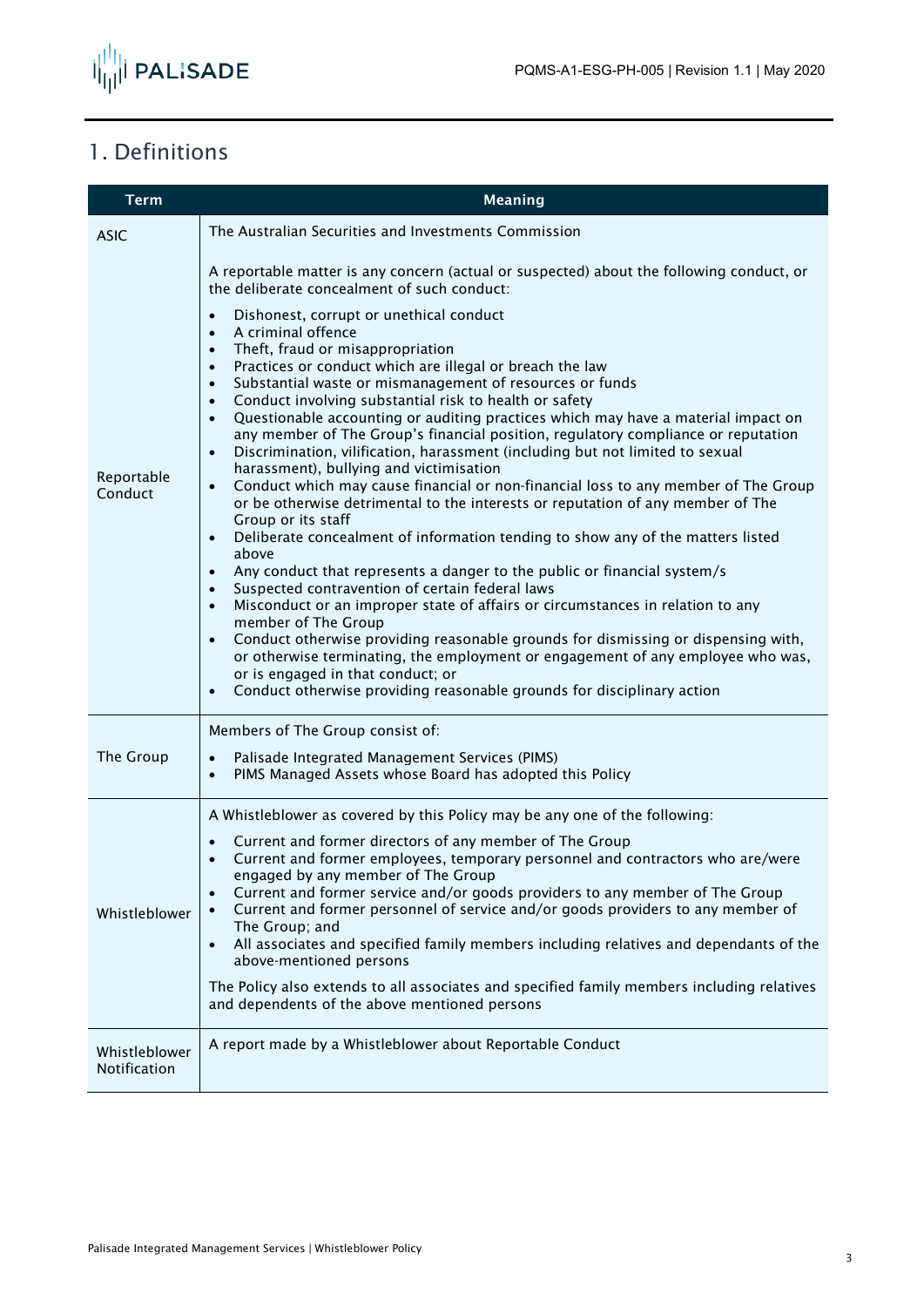

### <span id="page-3-0"></span>2. Introduction

#### <span id="page-3-1"></span>2.1 Palisade Integrated Management Services

Palisade Integrated Management Services (PIMS) is a wholly owned subsidiary of Palisade Investment Partners Limited (PIPL), who invest in infrastructure assets in order to achieve consistent long-term returns for its investors.

PIPLS's objectives are to:

- Operate according to its Environmental, Social and Governance standards
- Protect the capital invested; and
- Produce long term, sustainable cash flow returns

PIMS is a business dedicated to providing superior quality asset management. This sole focus and the delivery of practical asset management from a seasoned team of operators, engineers, accountants and general managers delivers improved asset performance, and in turn improved financial returns, to the owners of the assets that PIMS manages and the projects that PIMS undertakes.

Members of The Group are committed to conducting business with honesty, fairness and integrity. All personnel engaged by The Group – in whatever capacity - must maintain the highest standards in line with all policies and procedures.

Members of The Group take unlawful and unethical behaviour very seriously. If any person suspects something is not right they are encouraged to speak up as soon as possible.

A culture of openness and accountability is essential for members of The Group to conduct business activities in line with regulatory and legislative requirements.

#### <span id="page-3-2"></span>2.2 Objective and Scope

This Whistleblower Policy provides guidance on how to raise a concern about suspected or actual unethical or unlawful behaviour. This Policy does not in any way restrict or diminish the right of any individual to make a disclosure directly to regulators, such as ASIC.

Senior management and each of the Boards and Committees of The Group's entities are committed to providing support to and protecting the dignity, wellbeing, career and reputation of anyone reporting wrongdoing.

Reports made under this Policy will be treated seriously and will be investigated carefully.

All personnel should feel confident about reporting alleged wrongdoing and without fear of retaliation or adverse action to their employment even if the allegation is not upheld.

This Policy applies to all members of The Group and all persons who could be considered Whistleblowers – both as defined in Section 1 above.

#### <span id="page-3-3"></span>2.3 Basis of Policy

This Policy was drafted taking into account the following:

- Treasure Laws Amendment (Enhancing Whistleblower Protections) Act 2019
- Corporations Act 2001
- ASIC Guidance for Whistleblowers INFO 52

### <span id="page-3-4"></span>3. Whistleblower Notifications

#### <span id="page-3-5"></span>3.1 Reporting

The primary channel for raising Whistleblower Notifications is via Pinnacle Risk & Compliance via email to [Risk.Compliance@pinnacleinvestment.com.](mailto:Risk.Compliance@pinnacleinvestment.com) The report should include the name and contact details of the person making the report or may be made anonymously.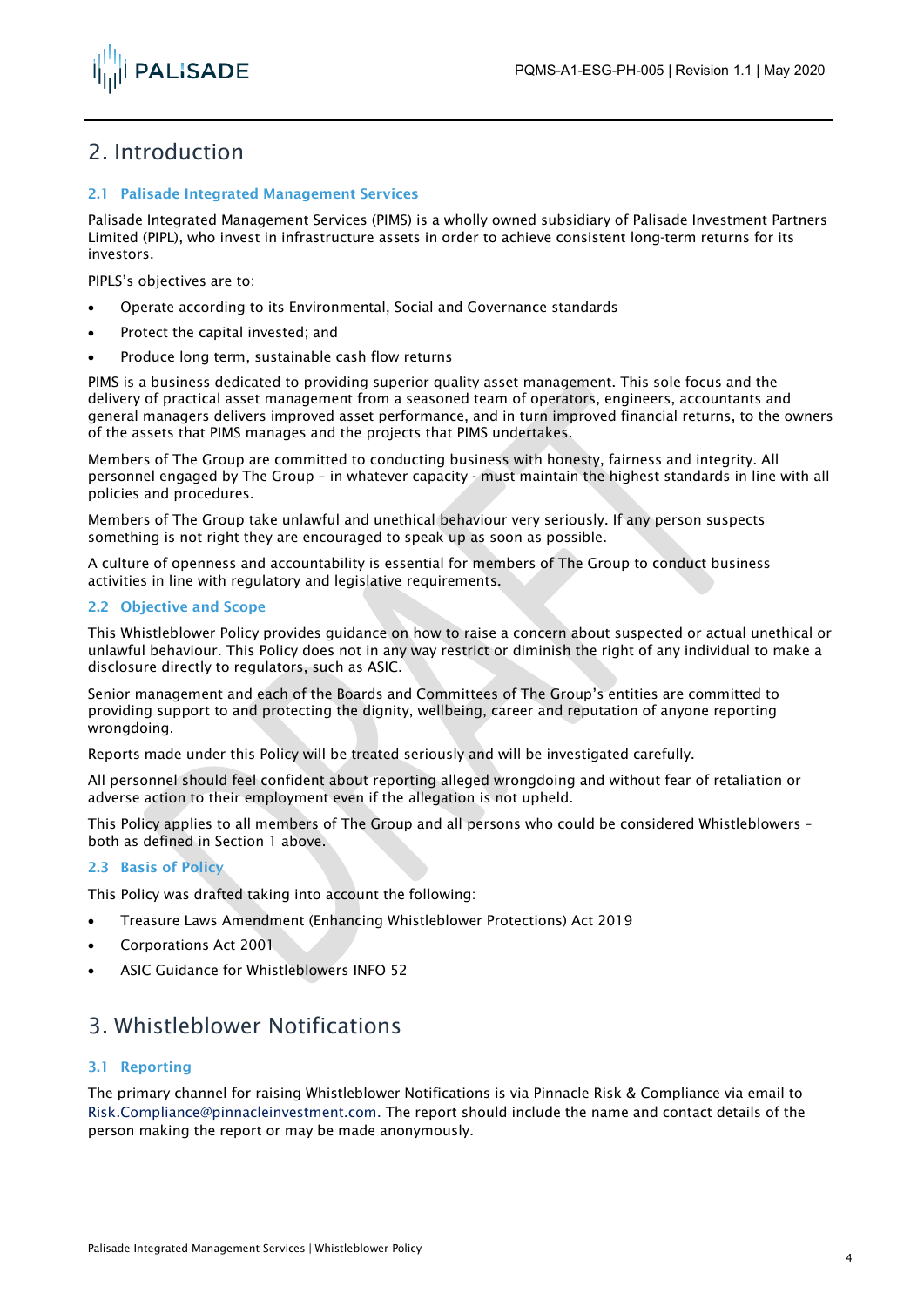

In addition, the report can be made to any one of the following:

- Chairman of the Board of any member of The Group
- MD/CEO Palisade Investment Partners
- **Executive Director, Palisade Investment Partners**
- CEO Palisade Integrated Management Services

#### <span id="page-4-0"></span>3.2 Confidentiality

Members of The Group will take all reasonable steps to protect the identity of the Whistleblower and will adhere to any statutory requirements in respect of the confidentiality of disclosures made. The identity of the Whistleblower will not be disclosed unless:

- He or she consents to the disclosure; or
- The disclosure is required or permitted by law.

Unauthorised disclosure of the identity of a Whistleblower, or information from which the identity of that person could be interred, will be regarded as a disciplinary matter and will be dealt with in accordance with The Group member's disciplinary procedures.

Pinnacle Risk & Compliance will report promptly to the Palisade Board and – where the conduct may have material repercussions on shareholders – to the Boards of any impacted member of The Group.

#### <span id="page-4-1"></span>3.3 Information to be provided

For a report to be investigated, it must contain enough information to form reasonable grounds for investigation. It is important therefore that as much information as possible is provided. This includes any known details such as:

- Date and time of the Reportable Conduct
- Name of the entity and/or persons involved
- Possible witnesses to the Reportable Conduct
- Any evidence to substantiate the Reportable Conduct

The report should include detail of any steps already taken to report the matter elsewhere or to resolve the concern.

Any issues raised will be investigated by Pinnacle Risk and Compliance. The Managing Director of PIPL will be notified of any issues received and/or being investigated.

#### <span id="page-4-2"></span>3.4 Investigations

Whistleblower reports and concerns are investigated and recorded confidentially, fairly and objectively. The investigation process can vary depending on the precise nature of the conduct being investigated. The purpose of the investigation is to determine whether or not raised concerns are substantiated, with a view to then rectifying any wrongdoing uncovered to the extent that this is practicable in all the circumstances.

#### <span id="page-4-3"></span>3.5 Communicating with the Whistleblower

The responsible person who is investigating the report will inform the Whistleblower about the outcome of the investigation.

Potential outcomes are:

- The concern was substantiated, and appropriate actions have been taken
- The concern was not substantiated, and no further action will be taken unless further evidence becomes available
- A determination was not possible, and no further action will be taken unless further evidence becomes available.

The Whistleblower might be provided with further feedback, subject to the privacy and confidentiality rights of the individual under investigation or any other confidentiality requirement.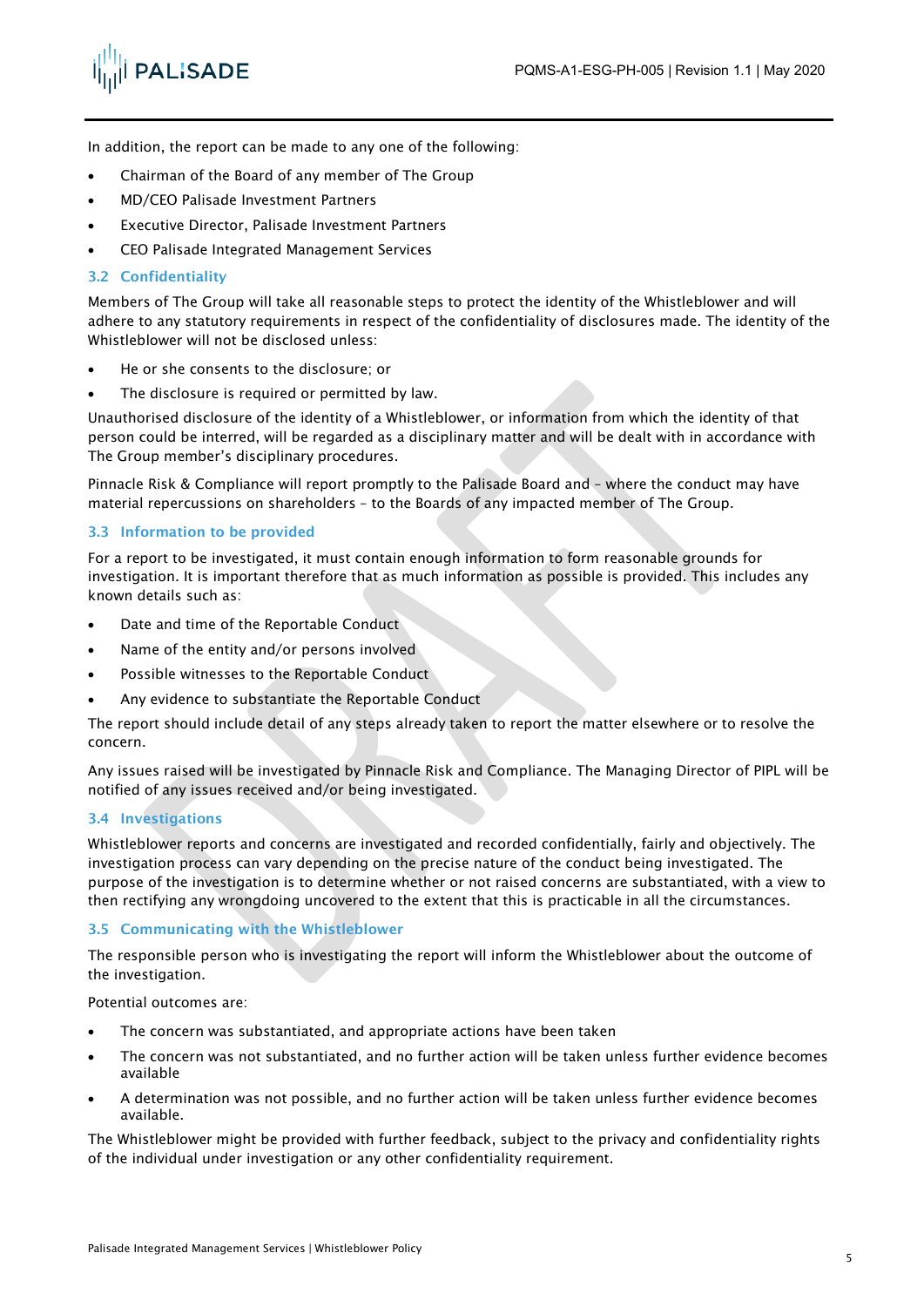

# <span id="page-5-0"></span>4. Whistleblower Protections

It is understood that Whistleblowers may be worried about possible repercussions from reporting a concern. If there are reasonable grounds to suspect Reportable Conduct, even if the concerns were mistaken, the Whistleblower will be supported and protected. Relevant protection and support will also be provided to those who are not directly employed by The Group at the time the report is made.

The Group does not tolerate retaliation or adverse action related to a Whistleblower Notification. Anyone found to be victimising or disadvantaging someone for making a disclosure under this Policy will be disciplined and potentially dismissed.

Anyone covered by this Policy may approach or seek advice from Pinnacle Risk & Compliance before, during or after making the report. The Group must protect you by:

- Ensuring confidentiality in the investigation
- Protecting, as far as legally possible, the identity of the Whistleblower

If any Whistleblower believes they have suffered personal disadvantage in violation of this Policy they are encouraged to report this immediately.

Civil and criminal penalties for disclosing a Whistleblower's identify or victimising a Whistleblower are applicable for members of The Group and individual, including:

- For members of The Group the maximum civil penalty is set at 50,000 penalty units (\$10.5 million as at 18 April 2019), three times the benefit derived or detriment avoided, or 10% of annual turnover (up to 1 million penalty units, \$210 million as at 18 April 2019)
- For individuals who disclose a Whistleblower's identity or cause detriment to a Whistleblower, the penalty is \$200,000 (as at 18 April 2019)

In addition, compensation orders and other remedies may be awarded by a Court to a Whistleblower who has suffered detrimental conduct.

# <span id="page-5-1"></span>5. Training and Awareness

Training on the Whistleblower Policy may be conducted and may involve online training and face-to-face sessions with all personnel.

# <span id="page-5-2"></span>6. Policy Availability

Each member of The Group will make this Policy available internally and on their website/s.

# <span id="page-5-3"></span>7. Monitoring and Review

This Policy should be reviewed in the case of material operational or regulatory change – and at least every two years.

Lindsay Ward

**CEO** 

Palisade Integrated Management Services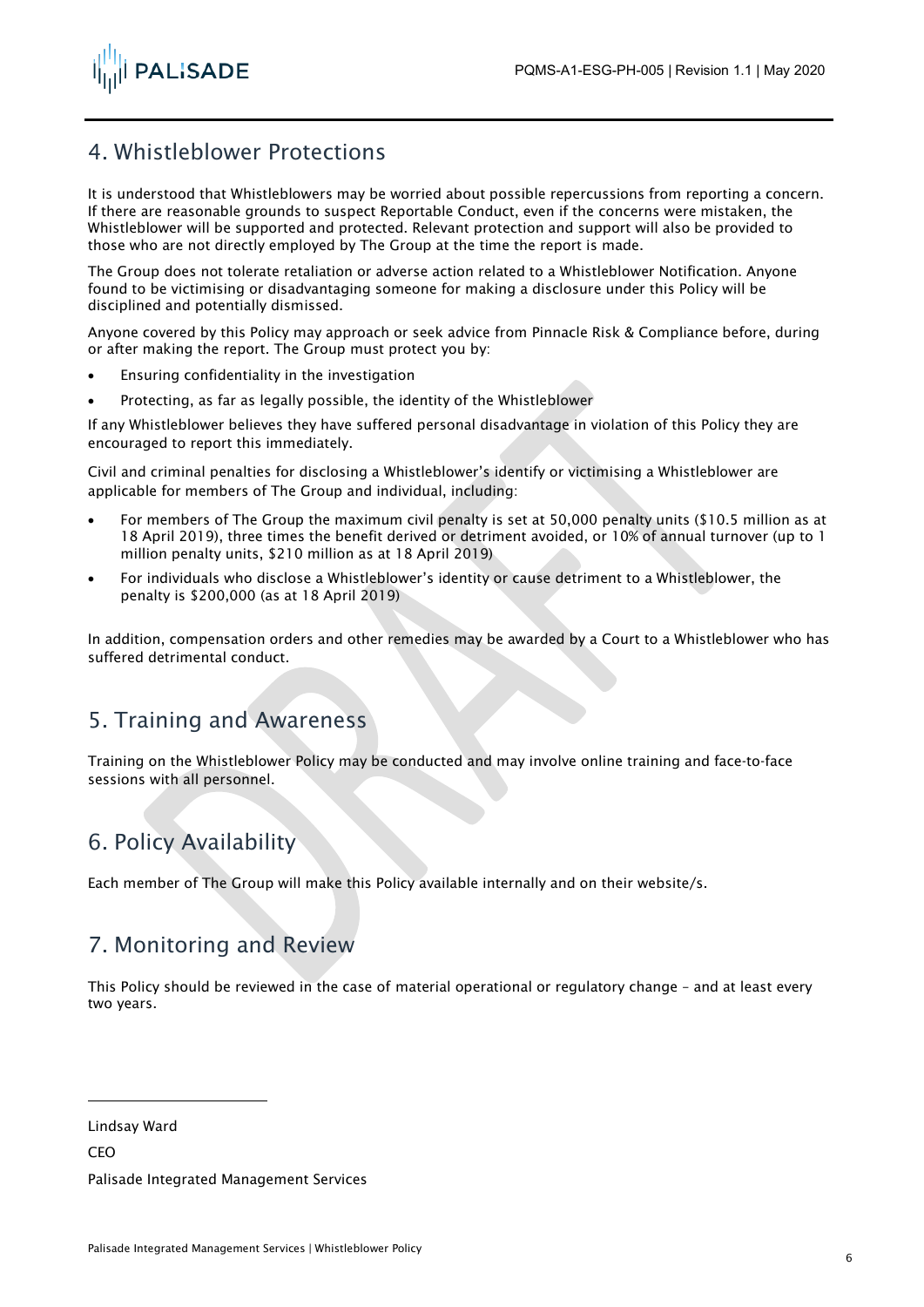Palisade Investment Partners Limited

Whistleblower Policy



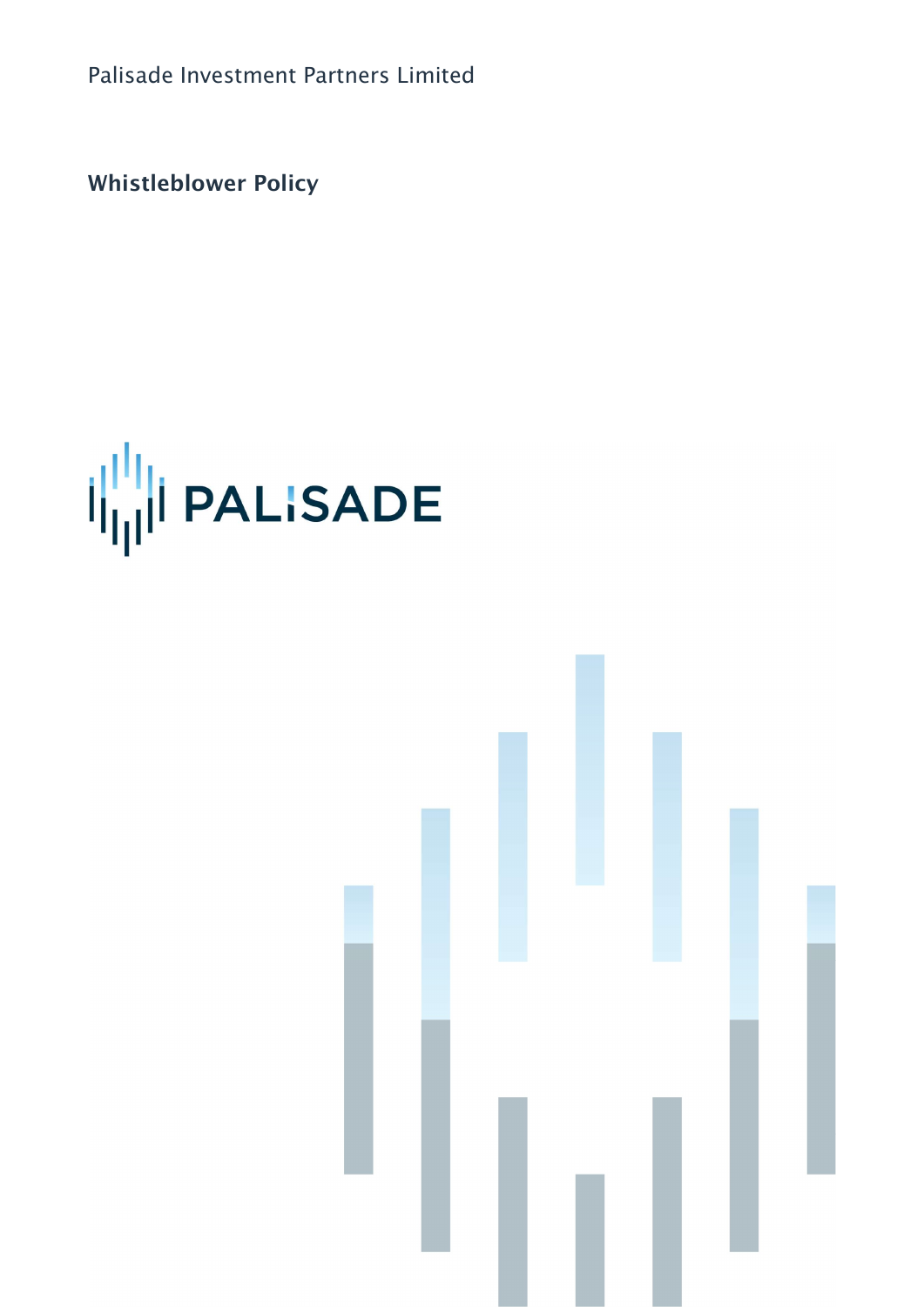

# Document Control

# Version Control / Revision History

This document has been through the following revisions:

| <b>Version</b> | Date of Approval | Remarks/Keys<br><b>Changes/Reason for update</b> |  |
|----------------|------------------|--------------------------------------------------|--|
|                | December 2019    | New Palisade Policy                              |  |
|                | May 2020         | Annual review                                    |  |

# Authorisation

This document requires the following approvals:

| Authorisation    | <b>Name</b>    |
|------------------|----------------|
| Initial Version  | Palisade Board |
| <b>Revisions</b> | Palisade Board |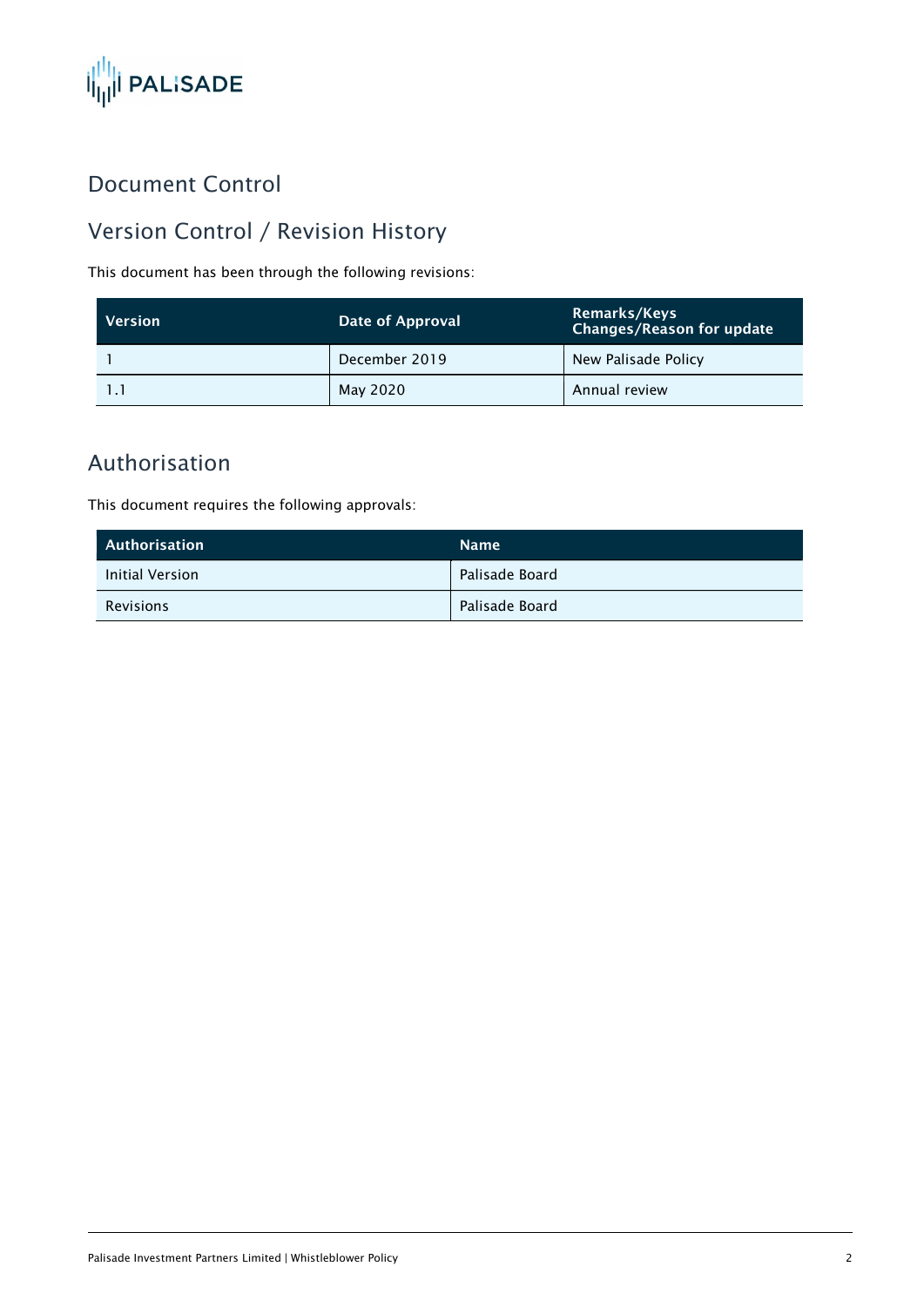

# Palisade Investment Partners Limited Whistleblower Policy

| <b>Contents</b>                           |                                                                    |                |
|-------------------------------------------|--------------------------------------------------------------------|----------------|
| <b>DOCUMENT CONTROL</b>                   |                                                                    | $\overline{2}$ |
| <b>VERSION CONTROL / REVISION HISTORY</b> |                                                                    | 2              |
| <b>AUTHORISATION</b>                      |                                                                    | 2              |
| 1.                                        | PURPOSE OF THE POLICY                                              | $\overline{4}$ |
| 2.                                        | WHO THE POLICY RELATES TO?                                         | $\overline{4}$ |
| 3 <sub>1</sub>                            | <b>MATTERS COVERED BY THIS POLICY</b>                              | $\overline{4}$ |
| 4.                                        | ROLES AND RESPONSIBILITIES                                         | 5              |
| 5.                                        | WHO CAN RECEIVE A DISCLOSURE?                                      | 5              |
| 6.                                        | <b>HOW TO MAKE A DISCLOSURE</b>                                    | 6              |
| 7 <sub>1</sub>                            | LEGAL PROTECTIONS FOR DISCLOSERS                                   | 6              |
| 8.                                        | SUPPORT AND PROTECTION FOR DISCLOSERS                              | 8              |
| 9.                                        | HANDLING AND INVESTING A DISCLOSURE                                | 9              |
| 9.1                                       | Initial assessment of disclosures                                  | 9              |
| 9.2                                       | Investigation                                                      | 9              |
| 9.3                                       | Ongoing support and protection by Whistleblower Protection Officer | 9              |
| 9.4                                       | Keeping a discloser informed                                       | 10             |
| 9.5                                       | Documentation, internal reporting and communication to discloser   | 10             |
| 9.6                                       | Ensuring fair treatment of individuals mentioned in a disclosure   | 10             |
| 10.                                       | <b>ACCESSIBILITY OF POLICY</b>                                     | 11             |
| 11.                                       | <b>REVIEW OF POLICY</b>                                            | 11             |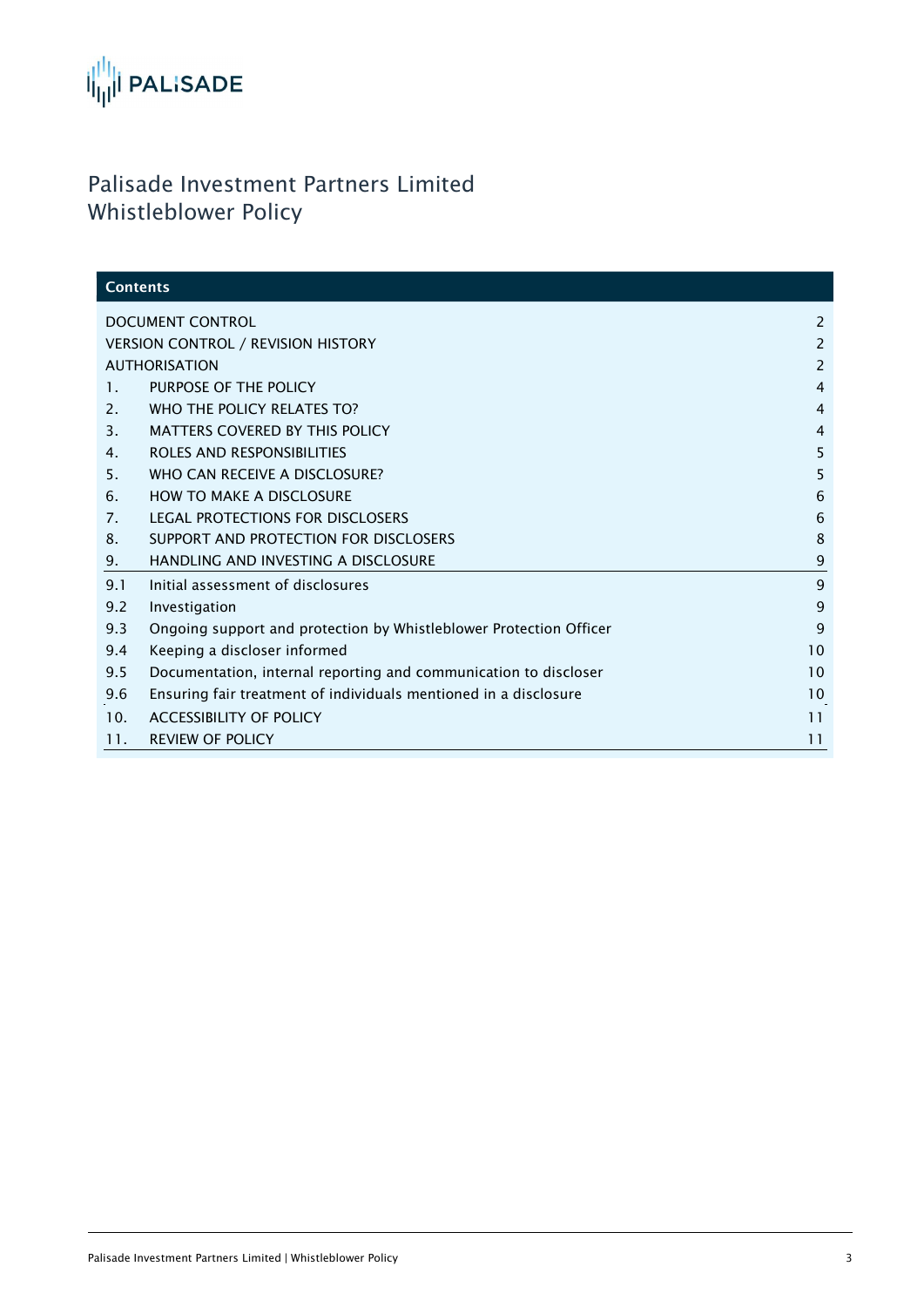

# 1. Purpose of the policy

The Company is committed to the highest standards of ethical conduct and maintaining an open and transparent culture of corporate compliance, ethical and responsible behaviour and good corporate governance.

This policy is an important tool for helping the company to identify wrongdoing that may not be uncovered unless there is a safe and secure means for disclosing wrongdoing.

The purpose of this policy is to help deter wrongdoing and to ensure individuals who disclose wrongdoing can do so safely, securely and with confidence that they will be protected and supported.

### 2. Who the policy relates to?

This policy applies to the following persons (disclosers), who qualify for protection as a whistleblower under the Corporations Act:

- (a) current and former Company's officers, employees and contractors;
- (b) current and former suppliers of services or goods including their employees;
- (c) an associate;
- (d) a relative or dependent of an individual referred to in (a) to (c).

Disclosers who are aware of wrongdoing are encouraged to speak up in accordance with this policy.

### 3. Matters covered by this policy

The types of matters that are covered by this policy and are eligible for protection (disclosable matters) are any matter that a discloser has reasonable grounds to suspect concerns misconduct, or an improper state of affairs or circumstances in relation to the Company.

Disclosable matters include conduct that may not involve a contravention of law.

#### Examples of disclosable matters

Disclosable matters include the following types of wrongdoing:

- illegal conduct, such as theft, dealing in, or use of illicit drugs, violence or threatened violence, and criminal damage against property;
- fraud, money laundering or misappropriation of funds;
- offering or accepting a bribe;
- financial irregularities;
- failure to comply with, or breach of, legal or regulatory requirements; and
- engaging in or threatening to engage in detrimental conduct against a person who has made a disclosure or is believed or suspected to have made, or be planning to make, a disclosure.

#### Matters not covered by this policy

This policy does not cover matters that are not disclosable matters, such as personal work-related grievances (for example, interpersonal conflicts with another employee, or decisions about the engagement, transfer, promotion or termination of a discloser).

The personal work-related grievances may still qualify for protection if:

(a) it includes information about misconduct, or information about misconduct includes or is accompanied by a personal work-related grievance (mixed report);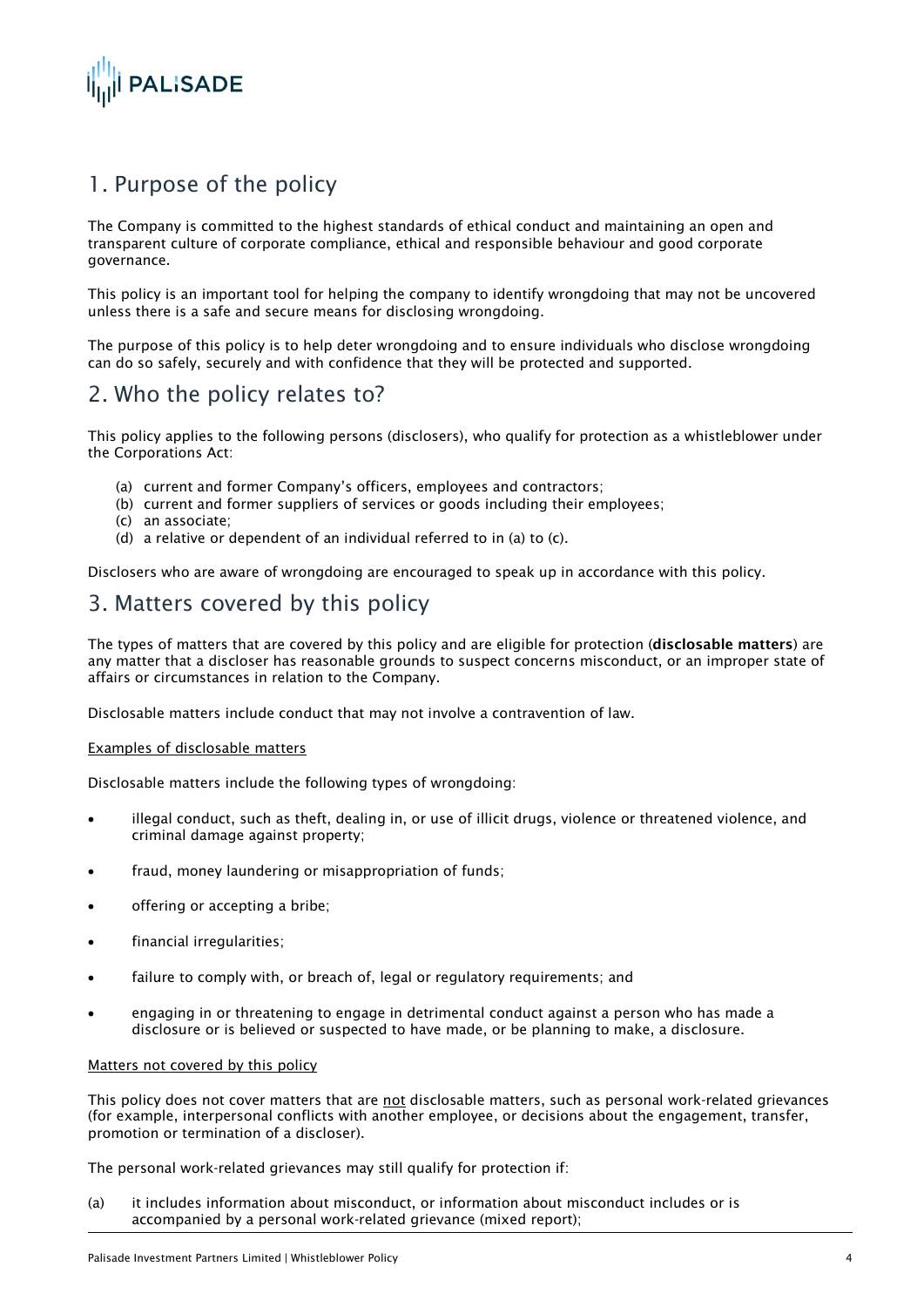

- (b) the Company has breached employment or other laws punishable by imprisonment for a period of 12 months or more, engaged in conduct that represents a danger to the public, or the disclosure relates to information that suggests misconduct beyond the discloser's personal circumstances;
- (c) the discloser suffers from or is threatened with detriment for making a disclosure; or
- (d) the discloser seeks legal advice or legal representation about the operation of the whistleblower protections under the Corporations Act.

#### False reporting

A false report of disclosable matters could have a significant effect on the reputation of the Company and other employees. Deliberately false reporting of disclosable matters will be treated as a serious disciplinary matter.

Whilst not intending to discourage the reporting of matters of genuine concern, disclosers must ensure that, as far as possible, reports are factually accurate, based on first-hand knowledge, presented in an unbiased fashion (and any possible perception of bias should be disclosed) and without material omission.

### 4. Roles and responsibilities

Discloser A person who qualifies for protection under this policy. The discloser can expect his or her identity to remain confidential and that any information that is likely to lead to him or her being identified, will not be disclosed.

Eligible recipient The person who receives the disclosure directly. The law imposes obligations upon the eligible recipient which includes treating the disclosure seriously and keeping the discloser's identity confidential. The eligible recipient should refer the matter to the Whistleblower Investigation Officer immediately for an initial assessment.

Whistleblower Investigation Officer The person delegated responsibility to carry out an initial confidential assessment of the disclosable matter.

Whistleblower Protection Officer The person delegated responsibility for discussing with the discloser the kind of support and protection needed, ensuring his or her fair treatment throughout the investigation and keeping the discloser informed.

# 5. Who can receive a disclosure?

Disclosers can make a disclosure directly to one of the following persons (eligible recipients) to qualify for protection as a whistleblower:

- (a) the Chair of the Company;
- (b) a director of the Company;
- (c) the Company Secretary of the Company;
- (d) the partner in charge of the Company's external audit.

Disclosure to the following persons also qualify for protection as a whistleblower:

- (a) a legal adviser for the purposes of obtaining legal advice or legal representation in relation to the whistleblower provisions in the Corporations Act;
- (b) ASIC, APRA or another Commonwealth body; or
- (c) to a journalist or a parliamentarian where it is a public interest disclosure or emergency disclosure. Disclosers are advised to seek independent legal advice before making such a disclosure.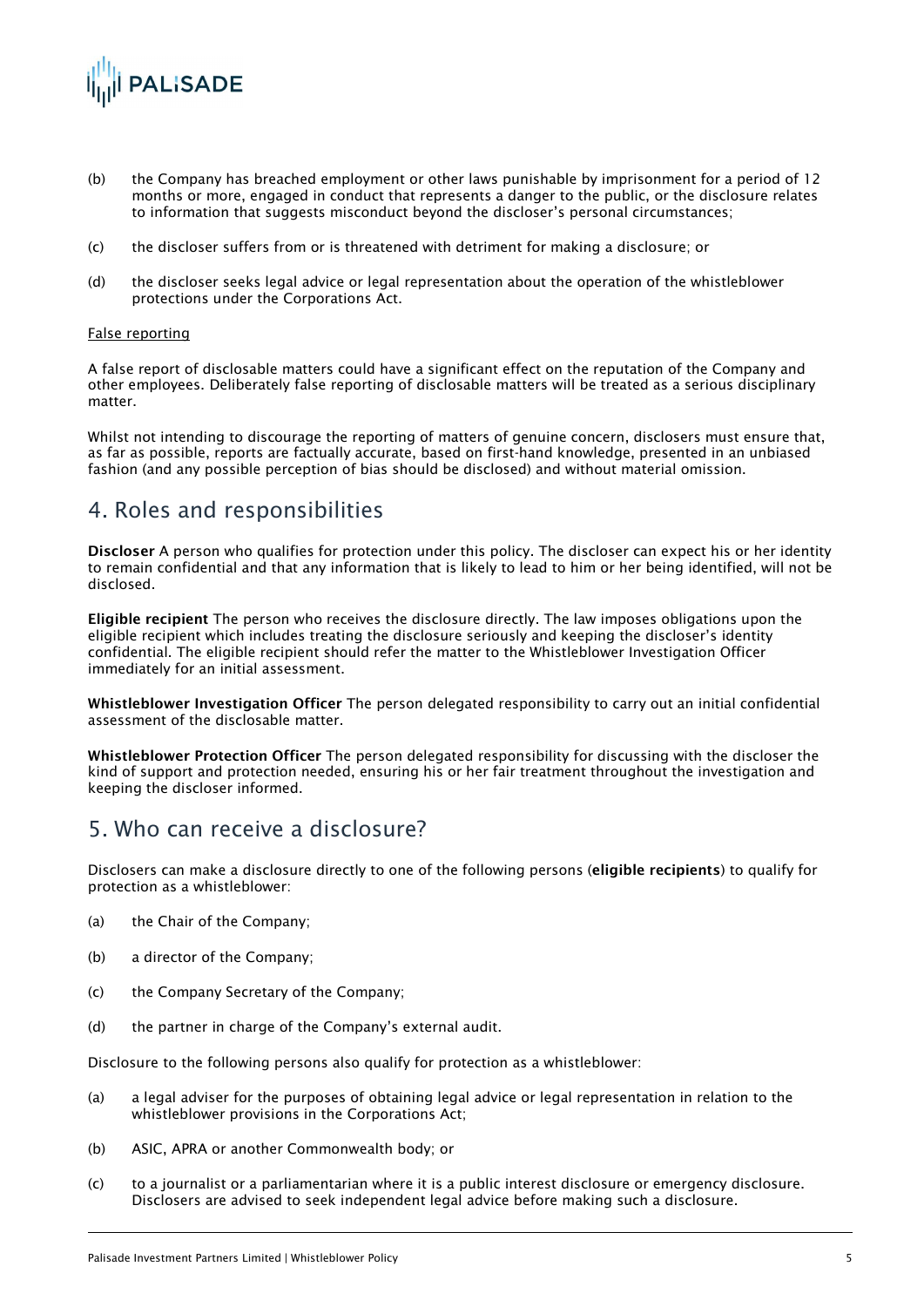

Disclosers are encouraged to make a disclosure to the Chair, a director or the Company Secretary in the first instance to enable the Company to identify and address any wrongdoing as early as possible.

### 6. How to make a disclosure

Disclosers can make a disclosure to an eligible recipient by any of the following methods:

- by speaking directly to the Chair, a director or the Company Secretary;
- by email to the Chair, a director or the Company Secretary;
- by mail to "Whistleblower Protection Officer", Level 35. 60 Margaret Street, Sydney NSW 2000; or
- by contacting the partner in charge of the Company's external audit.

Disclosers should include the following details in their disclosure (if possible):

- (a) date and time of the disclosable matter;
- (b) name of the persons involved;
- (c) possible witnesses to the disclosable matter;
- (d) any evidence to substantiate the disclosable matter; and
- (e) any steps you may have already taken to report the matter elsewhere or to resolve the concern.

#### Anonymous disclosures

Disclosers can choose to remain anonymous while making a disclosure, over the course of the investigation and after the investigation is finalised.

Disclosers can refuse to answer questions that they feel could reveal their identity at any time, including during follow-up conversations. However, disclosers should maintain ongoing two-way communication with the Company so any follow-up questions or feedback can be exchanged.

Disclosers can use anonymised email addresses or adopt a pseudonym for the purpose of their disclosure.

### 7. Legal protections for disclosers

The following protections are available to disclosers who qualify as a whistleblower.

These protections apply not only to internal disclosures, but also disclosures to legal practitioners, regulatory and other external bodies, and public interest and emergency disclosures that are made in accordance with the Corporations Act.

#### Identity protection (confidentiality)

It is illegal for the Company or any person to disclose the identity of a discloser or information that is likely to lead to the identification of the discloser, other than under an exception listed below.

Exceptions where the Company discloses the identity of a discloser:

- (a) to ASIC, APRA, or a member of the Australian Federal Police;
- (b) to a legal practitioner (for the purposes of obtaining legal advice or legal representation about the whistleblower provisions in the Corporations Act);
- (c) to a person or body prescribed by regulations; or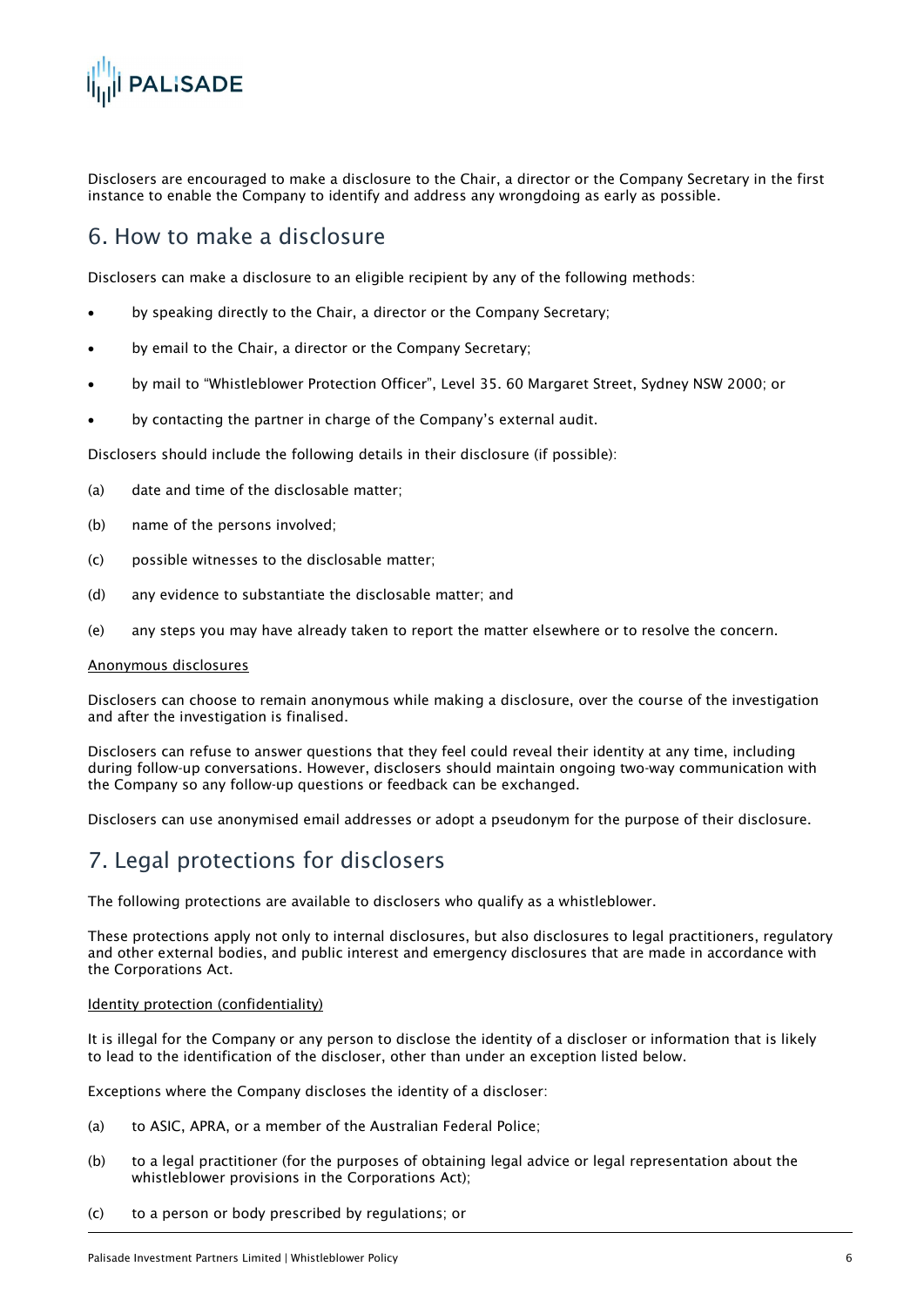

(d) with the consent of the discloser.

#### Protection from detrimental acts or omissions

Individuals cannot engage (or threaten to engage) in conduct that causes detriment to a discloser (or another person) if:

- (a) the individual believes or suspects that the discloser (or another person) made, may have made, proposes to make or could make a disclosure that qualifies for protection; and
- (b) the belief or suspicion is the reason, or part of the reason, for the conduct.

Examples of detrimental conduct include:

- dismissal of an employee;
- injury of an employee in his or her employment:
- alteration of an employee's position or duties to his or her disadvantage;
- discrimination between an employee and other employees of the same employer;
- harassment or intimidation of a person;
- harm or injury to a person, including psychological harm;
- damage to a person's property;
- damage to a person's reputation;
- damage to a person's business or financial position; or
- any other damage to a person.

Detrimental conduct does not include:

- administrative action that is reasonable for the purpose of protecting a discloser from detriment (e.g. moving a discloser who has made a disclosure about their immediate work area to another office to prevent them from detriment); and
- managing a discloser's unsatisfactory work performance, if the action is in line with the entity's performance management framework.

#### Compensation and other remedies

A discloser (or any other employee or person) can seek compensation and other remedies through the courts if:

- (a) they suffer loss, damage or injury because of a disclosure; and
- (b) the entity failed to take reasonable precautions and exercise due diligence to prevent the detrimental conduct.

#### Civil, criminal and administrative liability protection

Disclosers are protected from any of the following in relation to their disclosure:

(a) civil liability (e.g. any legal action against you for breach of an employment contract, duty of confidentiality or another contractual obligation);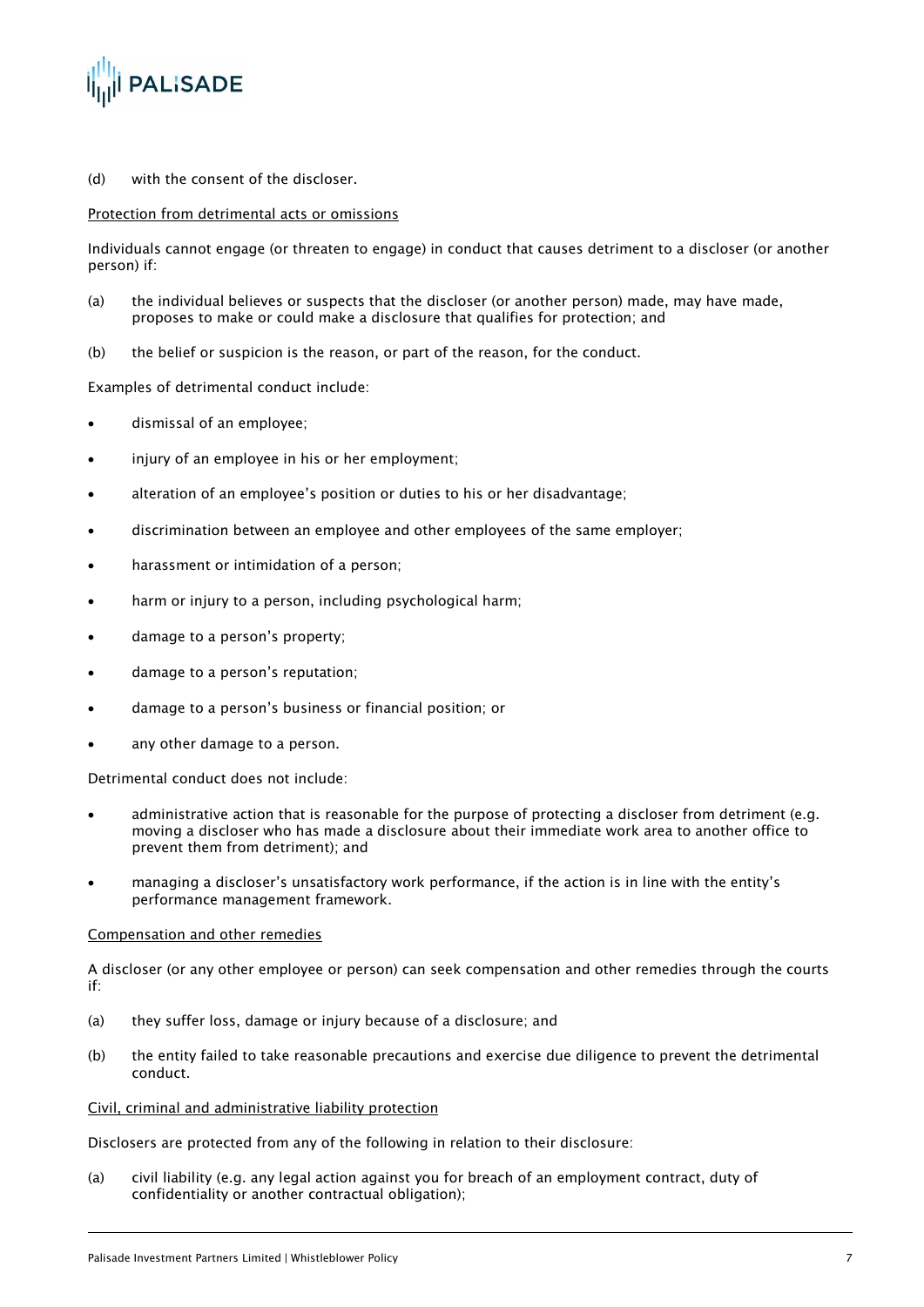

- (b) criminal liability (e.g. attempted prosecution of you for unlawfully releasing information, or other use of the disclosure against you in a prosecution (other than for making a false disclosure)); and
- (c) administrative liability (e.g. disciplinary action for making the disclosure).

However, it is important that these protections do not apply in relation to any misconduct engaged in by the discloser.

### 8. Support and protection for disclosers

The Company will take the following reasonable precautions to protect the confidentiality of disclosers and protect disclosers from actual or threatened detrimental conduct:

#### Identity protection (confidentiality)

- All personal information or reference to the discloser witnessing an event will be redacted;
- The discloser will be referred to in a gender-neutral context:
- Where possible, the discloser will be contacted to help identify certain aspects of their disclosure that could inadvertently identify them;
- Disclosures will be handled and investigated by qualified staff;
- All paper and electronic documents and other materials relating to disclosures will be stored securely;
- Access to all information relating to a disclosure will be limited to those directly involved in managing and investigating the disclosure;
- Only a restricted number of people who are directly involved in handling and investigating a disclosure will be made aware of a discloser's identity (subject to the discloser's consent) or information that is likely to lead to the identification of the discloser;
- Communications and documents relating to the investigation of a disclosure will not to be sent to an email address or to a printer that can be accessed by other staff; and
- Each person who is involved in handling and investigating a disclosure will be reminded about the confidentiality requirements, including that an unauthorised disclosure of a discloser's identity may be a criminal offence.

#### Protection from detrimental acts or omissions

- Risk identification: Assessing whether anyone may have a motive to cause detriment by gathering information from the discloser about:
	- the risk of their identity becoming known;
	- who they fear might cause detriment to them;
	- whether there are any existing conflicts or problems in the workplace; and
	- whether there have already been threats to cause detriment.
- Risk analysis and evaluation: Analysing and evaluating the likelihood of each risk and evaluating the severity of the consequences.
- Risk control: Assessing whether the discloser's identity can be readily identified or may become apparent during an investigation.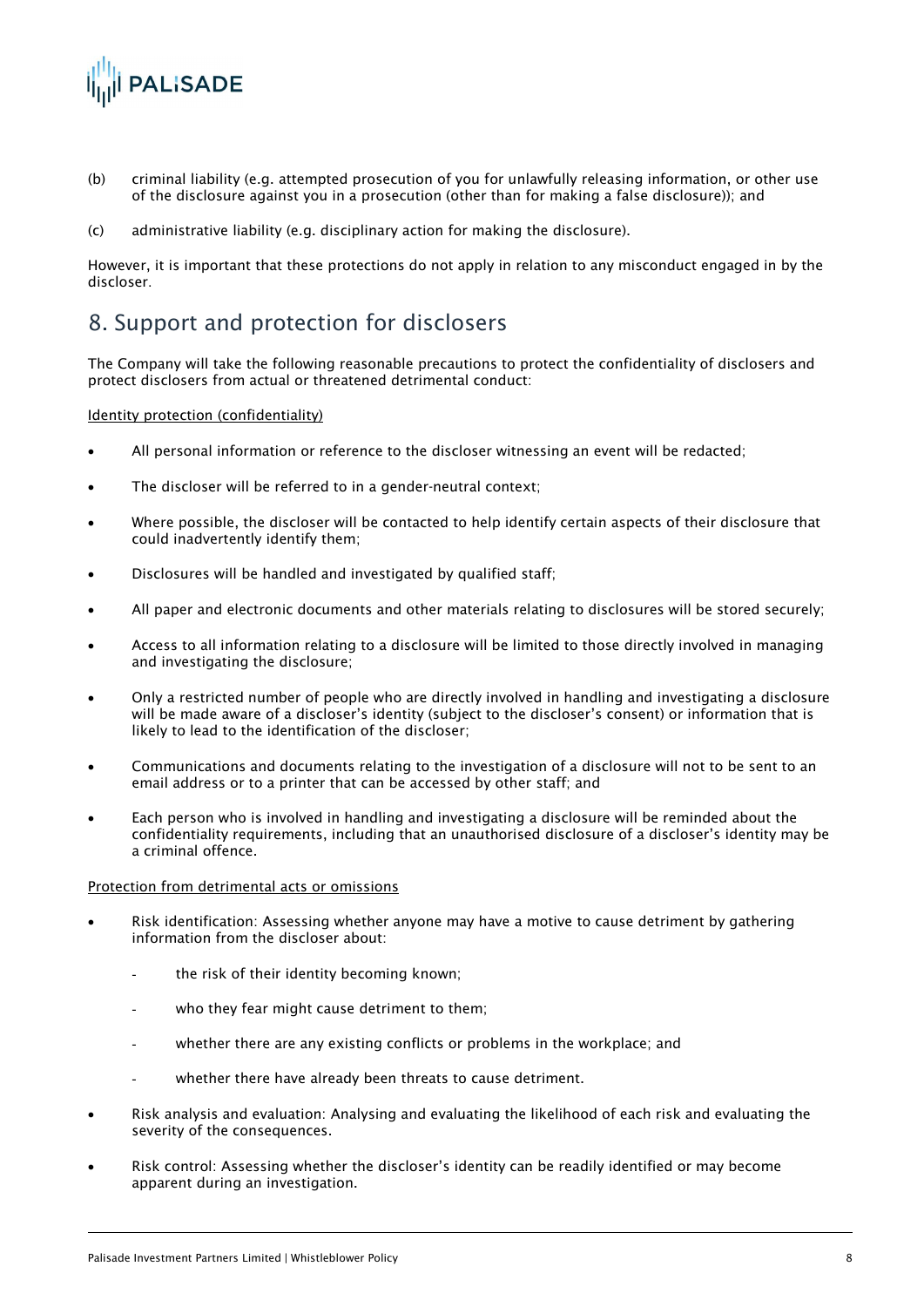

- Risk monitoring: Monitoring and reassessing the risk of detriment where required the risk of detriment may increase or change as an investigation progresses, and even after an investigation is finalised.
- Ensuring that management are aware of their responsibilities to maintain the confidentiality of a disclosure, address the risks of isolation or harassment, manage conflicts, and ensure fairness when managing the performance of, or taking other management action relating to, a discloser;

If a discloser believes that their confidentiality has been breached or that they have been subject to, or threatened with, any detrimental conduct, the discloser should make a separate disclosure which will be investigated as a separate matter and the investigation findings will be provided to the board.

The Company does not tolerate retaliation or adverse action in relation to a disclosure under this policy. Any person found to be victimising or disadvantaging someone for making a disclosure under this policy will be disciplined and potentially dismissed.

Disclosers may also lodge a complaint directly with ASIC and/or seek independent legal advice.

### 9. Handling and investing a disclosure

#### 9.1 Initial assessment of disclosures

Disclosures will initially be referred to a delegate of the Company's eligible recipients (Whistleblower Investigation Officer), who will carry out an initial assessment of:

- the issues raised by the disclosure, including whether the disclosure falls within this policy;
- whether a formal, in-depth investigation is required;
- the actual risks of detrimental conduct faced by all individuals involved in the disclosure (and, where appropriate, take action under sections 8.3 and 8.5); and
- the appropriate steps for both responding to the disclosure and the discloser's welfare.

#### 9.2 Investigation

The objective of an investigation is to determine whether there is enough evidence to substantiate or refute the matters reported in the disclosure.

Where an investigation needs to be undertaken, the Company will ensure it is objective, fair and independent.

Any Whistleblower Investigation Officer appointed to investigate the disclosure will be independent of the discloser and any individuals who are the subject of the disclosure.

If, however:

- it is considered that additional specialist skills or expertise are necessary; and/or
- if the disclosure concerns any member of the board or any senior managers,

an external investigator may be appointed to conduct the investigation, either in conjunction with, or independently of, an internal Whistleblower Investigation Officer.

#### 9.3 Ongoing support and protection by Whistleblower Protection Officer

Unless the discloser has chosen to remain anonymous and cannot be contacted, after the initial assessment of the disclosure, the Chair of the Company, or another director if the disclosure concerns the Chair (Whistleblower Protection Officer) will discuss with the discloser what kind of support and protection is needed.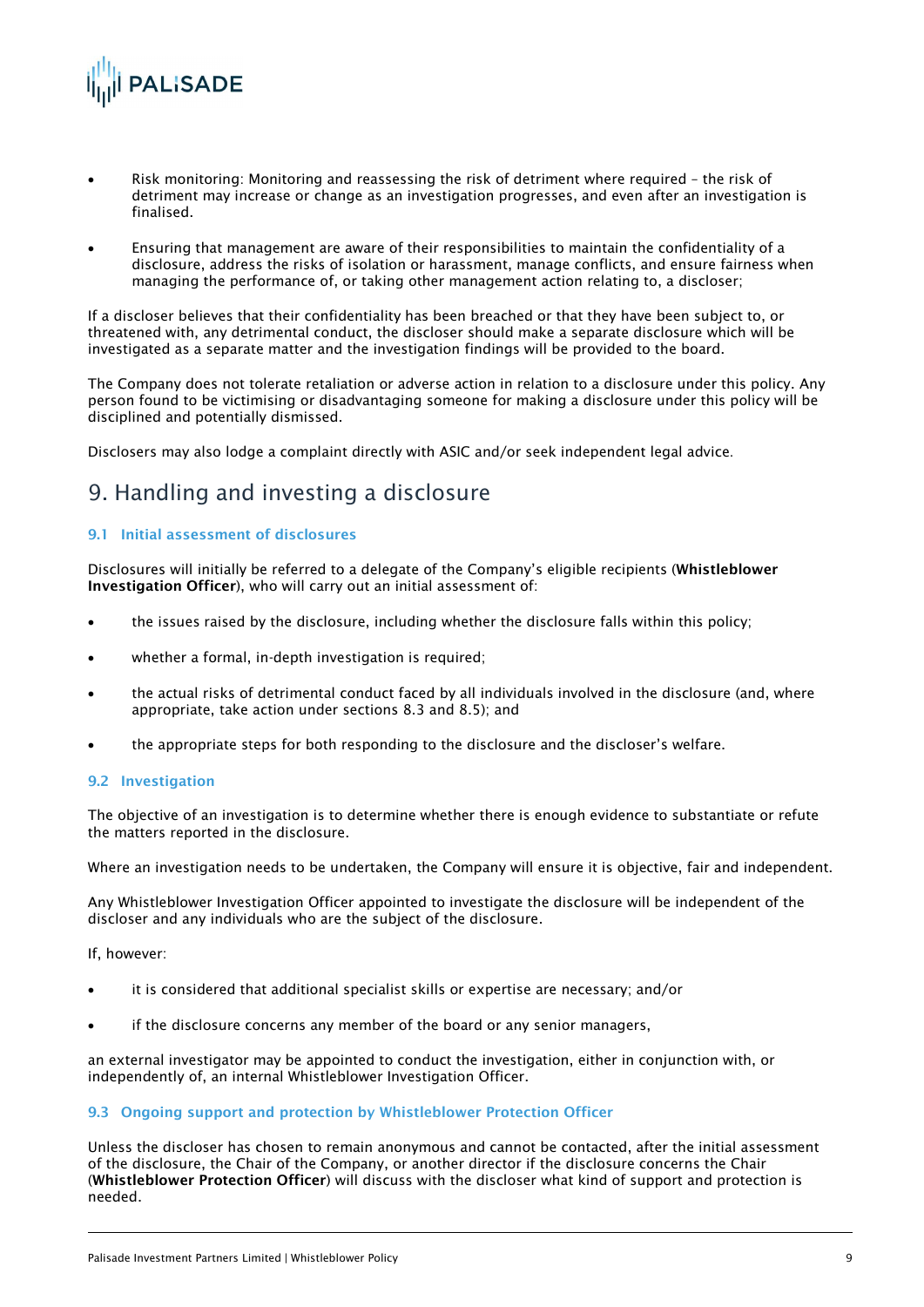

For example, it might be appropriate for the discloser to have:

- a leave of absence during the investigation;
- alternative employment arrangements (such as working from home);
- counselling or other professional services for the distress caused by the disclosable matter which led to the disclosure being made; and
- assistance in developing strategies to help the discloser minimise and manage stress, time or performance impacts, or other challenges resulting from the disclosure or its investigation.

#### 9.4 Keeping a discloser informed

Unless the discloser has chosen to remain anonymous and cannot be contacted, the Whistleblower Protection Officer will:

- confirm receipt of the disclosure by the Whistleblower Investigation Officer and establish a process for reporting to the discloser the progress of the investigation (including expected timeframes);
- contact the discloser as soon as practicable after the disclosure has been referred to the Whistleblower Investigation Officer to discuss the discloser's welfare and to discuss whether the discloser requires any additional support;
- inform the discloser at the earliest possible opportunity if the Whistleblower Investigation Officer determines that there is insufficient information or evidence to warrant further investigation;
- provide regular updates if the discloser can be contacted (including through anonymous channels); and
- inform the discloser of the final outcome of the investigation.

#### 9.5 Documentation, internal reporting and communication to discloser

At the end of an investigation, the Whistleblower Investigation Officer will submit a de-identified report to the board which:

- details all concerns raised and actions taken under this policy;
- summarises the conduct of the investigation and the evidence collected;
- draws conclusions about the extent of any disclosable matter; and
- recommends an appropriate course of action to remedy any disclosable matter and ensure that it does not recur.

A copy of the report will also be provided to the Whistleblower Protection Officer, who may provide the discloser with a copy where the circumstances are appropriate to do so.

#### 9.6 Ensuring fair treatment of individuals mentioned in a disclosure

The Whistleblower Protection Officer will also ensure that:

- if practical and appropriate to do so, the details of individuals mentioned in the disclosure are handled confidentially;
- any person who is the subject of a disclosure will be advised about the subject matter of the disclosure as and when required by principles of natural justice and procedural fairness and prior to any actions being taken; and